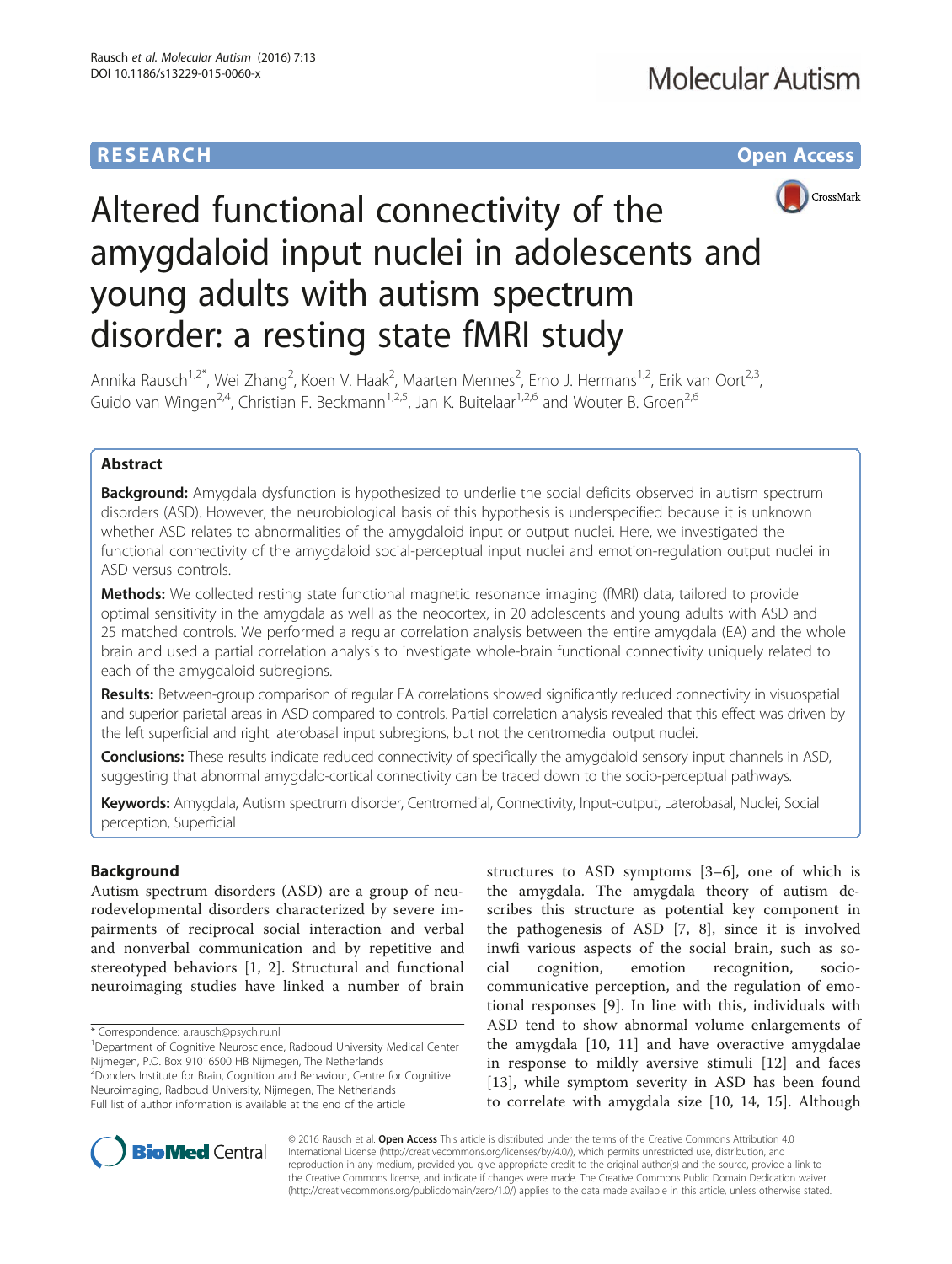amygdala impairments likely relate to pathophysiological socio-emotional processes, its subregionspecific amygdalo-cortical abnormalities have not been stratified in ASD. The aim of this study is to advance our understanding of the pathway-specific amygdala involvement and discern sensory input and response output channels separately.

With the last decade's paradigm shift in neuroimaging from activity assessment within brain structures to connectivity within neural networks, increasing evidence supports the notion of atypical large-scale neural connectivity in ASD. Some authors hypothesized that the brain in ASD is characterized by long distance underconnectivity and local overconnectivity [\[16](#page-11-0)]. Indeed, a number of studies reported large-scale underconnectivity with decreased structural, functional, and interhemispheric connectivity [\[4](#page-11-0), [17](#page-11-0), [18\]](#page-11-0), and a few functional magnetic resonance imaging (fMRI) studies found local overconnectivity patterns [\[19](#page-11-0)–[23\]](#page-11-0). To date, large-scale functional connectivity abnormalities in the autistic brain have been described most conclusively with respect to hyper- or hyposensitivity to perceptual stimuli [\[24](#page-11-0)], which may in part occur due to a lack of sensory integration in ASD [[4\]](#page-11-0). Abnormal sensory processing has primarily been found in the auditory [[25](#page-11-0)–[27](#page-11-0)] and visual system [[28](#page-11-0)–[30](#page-11-0)]. Because social functioning requires the selection and integration of many socio-perceptual stimuli simultaneously, perceptual processing abnormalities may in part account for some of the social difficulties in ASD.

Previous fMRI studies on the role of the amygdala in ASD have generally treated it as a single structure, while in fact it is comprised of at least 13 functionally and structurally distinct nuclei, in which three major input and output units can be discerned [\[31](#page-11-0)–[33](#page-11-0)]: the centromedial (CM), laterobasal (LB), and superficial (SF) nuclei. Prior work in animals identified the centromedial part as an output area, which regulates cardiovascular control via projections to the brainstem, cerebellum, and hypothalamus [[34\]](#page-11-0). More specifically, the CM subregion generates ascending projections via the forebrain throughout the cortex and descending projections via the hypothalamus to the brainstem [[35\]](#page-11-0). Via these complex pathways, the CM subregion is thought to modulate autonomic, somatic, and endocrine responses to facilitate appropriate behavioral outcome [\[36](#page-11-0)]. A recent study in humans mapped projections from the cortical social "aversion network", a network that is situated around the anterior cingulated cortex, onto a functionally defined amygdaloid subdivision that corresponds to the CM subcompartment [[37\]](#page-11-0). This subdivision may therefore be associated with emotion regulation and response preparation in humans as well [\[38](#page-11-0)]. The CM

subcompartment receives and integrates most of its projections from the LB nuclei, which maintains broad axonal connections to sensory areas. The LB has been linked to multisensory input and emotional learning [[9, 38](#page-11-0), [39](#page-11-0)], especially emotional memory [[38\]](#page-11-0). The SF subregion primarily maintains axonal projections to olfactory cortex [[38, 40, 41](#page-11-0)], and it was found to be more sensitive to emotional face recognition than LB and CM [[42\]](#page--1-0), as well as to maintain the most behavioral correlates of the three amygdaloid subregions [\[38](#page-11-0)]. The LB and SF comprise structurally and functionally clearly differentiable properties: while the LB mainly receives multisensory environmental input, the SF is thought to receive socially relevant information [[43](#page--1-0)]. Yet, they are often mentioned together as the olfactory/multimodal pallial section of the amygdala as both structures generally process incoming stimuli [[32\]](#page-11-0), so as to facilitate social-perceptual processing [[44\]](#page--1-0).

Our study specifically aimed to investigate global networks in ASD. Since we consider amygdalo-cortical connectivity long-range connectivity, our hypotheses were aimed at underconnectivity. Given the prominent role of the amygdala in the social brain and previous findings of long-range underconnectivity in sensory areas in ASD, we hypothesized to find reduced functional amygdalo-cortical connectivity in ASD, especially among the projections from sensory cortex to the amygdala. We applied dual-echo imaging and a stringent correction for heart rate and respiratory signals to ensure optimal sensitivity in both the amygdala and neocortical structures.

# Methods

# **Participants**

Twenty-one adolescents with autistic disorder and 25 typically developing controls were enrolled in the study. We only included participants with an intelligence quotient (full-scale IQ) of 80 or higher and excluded those with ASD who had co-morbid psychiatric or neurological conditions including but not limited to attention deficit/hyperactivity disorder (ADHD), depressive disorder, schizophrenia, epilepsy, or history of traumatic brain injury. We ruled out the presence of psychiatric co-morbidity in controls and verified that all participants scored within the normal range using the school-age version of Child Behavior Check List (CBCL/ 6-18) and Adult Behavior Check List (ABCL/18-59). Controls were matched at the group level on age, sex, and handedness and verbal, performance, and full-scale IQ scores (Table [1\)](#page-2-0). Participants with ASD were recruited through Karakter, Child and Adolescent Psychiatry University Center, Nijmegen. Diagnoses of autistic disorder were based on a series of clinical assessments including a detailed developmental history, clinical observation,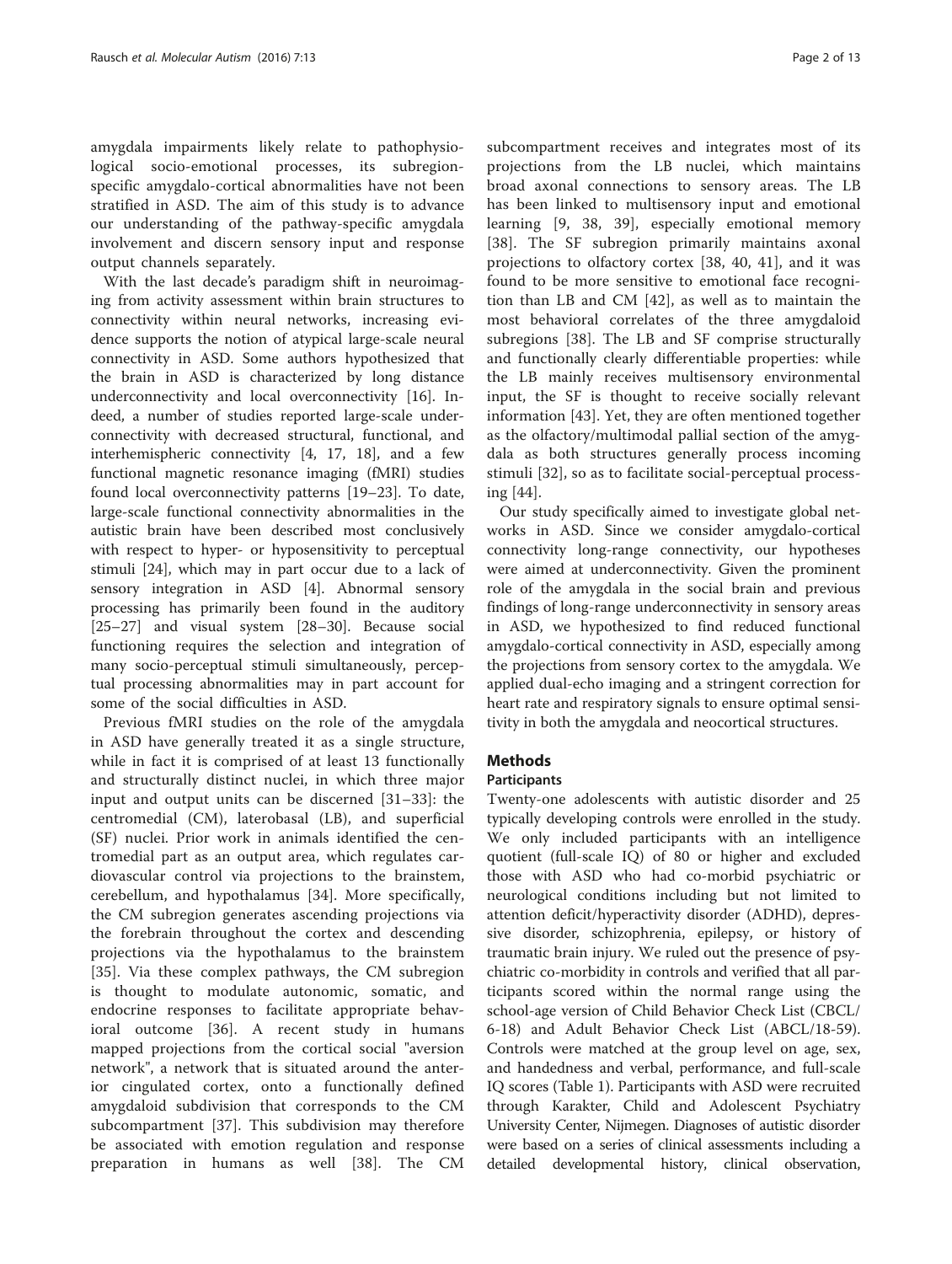<span id="page-2-0"></span>

| Males<br>Females                    | <b>ASD</b>    |               | Control |                               |            |
|-------------------------------------|---------------|---------------|---------|-------------------------------|------------|
|                                     | $N = 19(95%)$ | $N = 1$ (5 %) |         | $N = 22(88%)$<br>$N = 3(12%)$ |            |
|                                     |               |               |         |                               |            |
|                                     | Mean          | SD            | Mean    | SD                            | $p$ value  |
| Total IQ                            | 102.30        | 13.57         | 103.72  | 9.78                          | 0.69       |
| Verbal IQ                           | 101.00        | 13.37         | 104.60  | 11.29                         | 0.35       |
| Performal IQ                        | 105.88        | 15.81         | 103.00  | 15.39                         | 0.56       |
| Age                                 | 16.23         | 3.18          | 16.11   | 2.79                          | 0.90       |
| Autism Questionnaire (AQ)           |               |               |         |                               |            |
| Participants                        | 21.83         | 6.13          | 11.88   | 3.91                          | $< 0.001*$ |
| Parents about participant           | 30.34         | 7.57          | 11.74   | 5.69                          | $< 0.001*$ |
| Autism Diagnostic Interview (ADI-R) |               |               |         |                               |            |
| ADI-R A (10)                        | 18.25         | 6.50          |         |                               |            |
| ADI-R B (8)                         | 15.70         | 5.54          |         |                               |            |
| $ADI-R C (3)$                       | 4.05          | 2.31          |         |                               |            |
| ADI-R $D(1)$                        | 2.65          | 1.35          |         |                               |            |

ADI-R thresholds are shown in parentheses. Pearson chi-squared for group by gender was nonsignificant (value = 0.672,  $df = 1$ , two-sided asymptotic  $p = 0.412$ ) p values indicate results for the independent t test statistic. ADI-R A social interaction, B communication and language, C restricted and repetitive behavior, D age of onset criterium

\*Statistically significant

medical work-up, and cognitive testing in a multidisciplinary team including a child psychiatrist and clinical psychologist. Diagnoses of autistic disorder were confirmed with the Autism Diagnostic Interview-Revised (ADI-R) [[45\]](#page--1-0), assessed by a trained clinician who met research standards. All participants with ASD met DSM-4 criteria for autistic disorder [[1\]](#page-11-0). Participants under the age of 18 completed the Wechsler Intelligence Scale for Children III (WISC-III) [\[46](#page--1-0)], while participants above the age of 18 completed the Wechsler Adult Intelligence Scale III (WAIS-III) [\[47](#page--1-0)]. All participants also completed the short version of Edinburgh Handedness Inventory [\[48](#page--1-0)]. The two groups did not differ in handedness ( $p = 0.17$ ). In addition, all participants and their parents completed the autism spectrum quotient (AQ) about themselves or their child, respectively. The AQ is a validated measure of autism spectrum characteristics found within both the typical population and individuals with a diagnosis of ASD and thus provides a reliable measurement tool for the comparison of autistic traits between our ASD and control sample [[49, 50](#page--1-0)]. None of the participants used medication.

The study (including the informed consent procedure and all information brochures) was approved by both the regional ethics committee (Commissie Mensgebonden Onderzoek Arnhem Nijmegen) and Karakter's review board. All participants provided verbal and written informed consent. For underage participants, parents/ guardians also provided verbal and written informed consent. The signed consent forms are kept at Karakter, Child and Adolescent Psychiatry Centre Nijmegen, The Netherlands. To ensure an adequate consent procedure, (1) potential participants were provided with simple language brochures (parents/guardians were provided with regular brochures), (2) the study was not advertised with financial or other incentives other than travel reimbursement (after the scanning procedure, all participants did receive 20 euros for participating irrespective of completion), (3) participants were reminded at each phase of the study that they were free to withdraw from participating, (4) only participants with a total IQ of 80 or higher could participate, and (5) all participants practiced once with the scanning procedure in a replicate (dummy) scanner so that they could experience the scanning procedure and make an informed decision on whether or not to participate.

#### Image data acquisition

For each participant, we acquired magnetic resonance imaging (MRI) data at the Donders Institute for Brain, Cognition and Behaviour, Centre for Cognitive Neuroimaging in Nijmegen, The Netherlands, using a 3 Tesla Magnetom Trio (Siemens, Erlangen, Germany) with a 32-channel head coil. The entire scanning session lasted approximately 45 min. For each participant, we collected a T1 weighted whole-brain scan (magnetization-prepared rapid acquisition with gradient echo (MPRAGE), inversion time  $(TI) = 1100$  ms, repetition time  $(TR) = 2300$  ms, echo time  $(TE) = 3.03$  ms, flip angle = 8°, field of view  $(FOV) = 256 \times$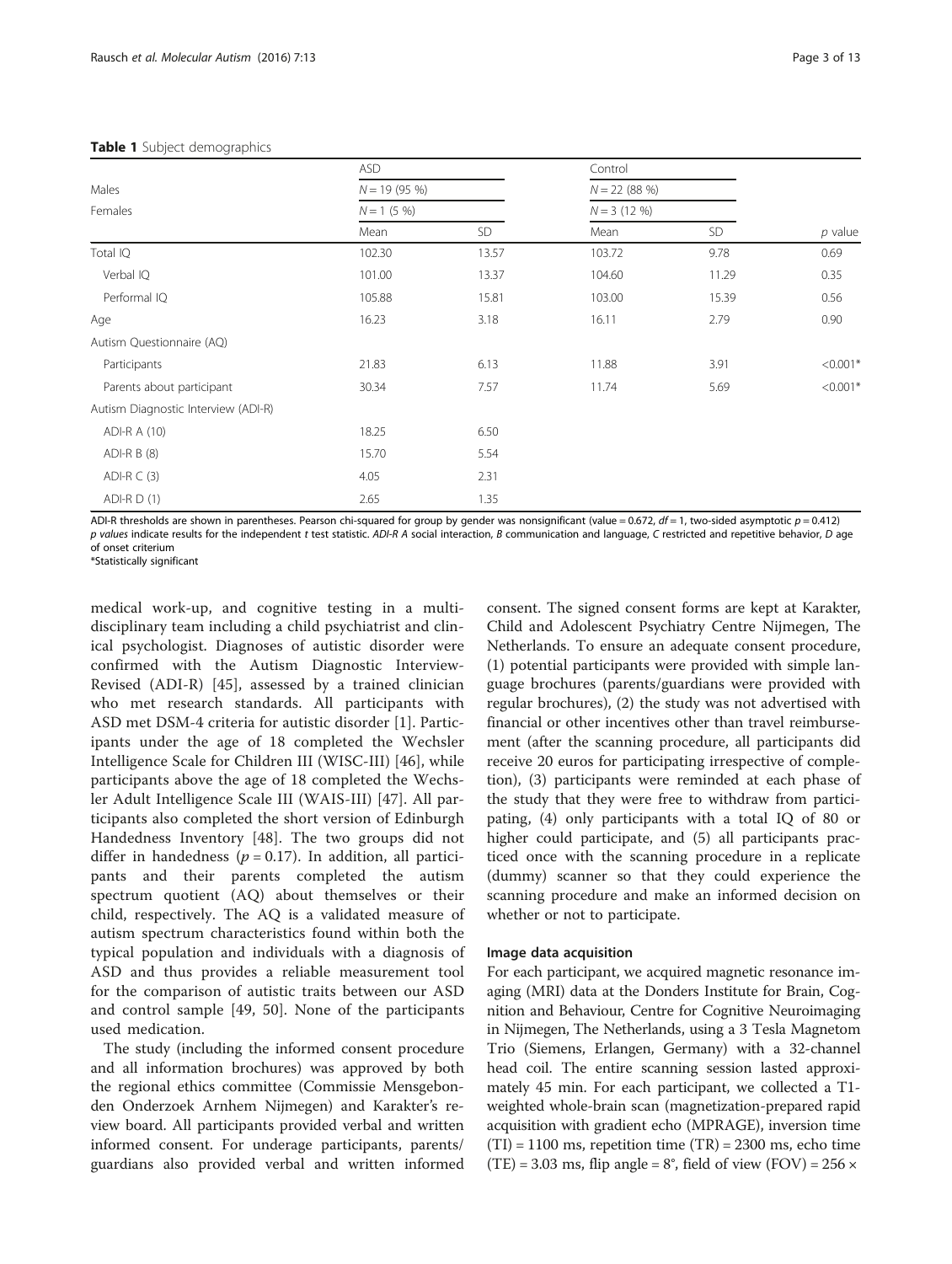$256 \times 192$  mm<sup>3</sup>, voxel size =  $1 \times 1 \times 1$  mm<sup>3</sup>) and a resting state scan using T2\*-weighted dual-echo planar imaging (EPI,  $TR = 2510$  ms,  $TE1 = 16$  ms,  $TE2 = 36$  ms, flip angle  $= 83^{\circ}$ , FOV  $= 212 \times 212 \times 119$  mm<sup>3</sup>, voxel size  $= 2 \times 2 \times 119$ 2.5 mm<sup>3</sup>, number of volumes = 400, imaging bandwidth = 1814 Hz/px, grappa acceleration factor  $= 4$ ). Note that the usage of dual-echo imaging provides optimal sensitivity for blood-oxygen-level-dependent (BOLD) imaging in both subcortical structures such as the amygdala and the neocortex [[51](#page--1-0)]. For the 16-min resting state scan, participants were instructed to lie still within the scanner with their eyes open, while staying awake and focusing on a small white cross presented at the centre of a projection screen. The first five volumes (12.55 s) were discarded to reduce magnetization equilibration effects. Gradient echo field mapping data were also acquired with identical geometry to the EPI data for EPI off-resonance distortion correction (TR = 1020 ms, TE1 = 10 ms, TE2 = 12.46 ms, flip angle =  $90^{\circ}$ ,  $FOV = 224 \times 224 \times 191$  mm<sup>3</sup>, voxel size =  $3.5 \times 3.5 \times 2 \text{ mm}^3$ ). All participants were able to familiarize themselves with scanner setup and scanning procedure through rehearsal in a replicate (dummy) scanner before actual image acquisition. The scanning session further also included a diffusion tensor imaging (DTI) scan (not reported here).

We recorded participants' heartbeats using the scanner's built-in photoplethysmograph, placed on the right index finger. Respiration was measured with a pneumatic belt positioned at the level of the abdomen. In order to reduce the potential bias that the heartbeat and respiration have in resting state BOLD correlation studies [\[52, 53](#page--1-0)], we used cardiac and respiratory phase regressors, as well as other nuisance regressors in the fMRI time series analysis.

#### Preprocessing

All image preprocessing and analyses were performed using FSL (FMRIB Software Library, [http://fsl.fmrib.ox.](http://fsl.fmrib.ox.ac.uk/fsl/fslwiki/) [ac.uk/fsl/fslwiki/\)](http://fsl.fmrib.ox.ac.uk/fsl/fslwiki/) [\[54\]](#page--1-0). The following pre-statistical processes were applied to the fMRI data: nonbrain removal using Brain Extraction Tool (BET); rigid-body motion correction using MCFLIRT; high-pass temporal filtering (Gaussian-weighted least-squares fitting with frequency cutoff point = 100 s); correction of off-resonance geometric distortions in the EPI data using PRELUDE and FUGUE, using  $B_0$  field maps derived from the dual-echo gradient echo dataset; artifact removal based on probabilistic ICA (Independent Component Analysis) using MELODIC; spatial normalization to Montreal Neurological Institute (MNI152) 2 mm isotropic atlas space using boundary-based registration (BBR); and FNIRT and Gaussian filtering (full width at half maximum  $(FWHM) = 6$  mm; see the the "Statistical analysis" section). The dual-echo images (TE = 16 and TE = 36) were

combined by averaging both echo times. We excluded one participant with ASD due to excessive head movement in terms of frame-wise displacement (max. framewise displacement (FD) = 8.7 mm,  $M_{\text{fd}} = 0.89$  mm), resulting in 20 datasets from the ASD group and 25 datasets from the control group for further analysis (see Additional file [1](#page-10-0) for relative frame-wise displacement). To rule out the possibility that differences in movement between the ASD and control group could contribute to the results, we calculated the mean value of frame-wise movement (i.e., the movement of one TR relative to previous TR) for each participant and compared it between the two groups. No group difference was found  $(M_{\text{asd}} = 0.10, SD_{\text{asd}} = 0.10; M_{\text{ctrl}} = 0.07,$  $SD_{ctrl} = 0.42$ ;  $t(25) = 1.73$ ,  $p = 0.1$ ).

#### Controlling for structured noise

Our preprocessing stream included several steps to limit the influence of structured noise, such as motion artifacts [[55](#page--1-0)], heartbeat [[52](#page--1-0)], and respiration [[53\]](#page--1-0). First, we conducted manual ICA-based artifact removal. The first author visually inspected all the independent component maps for each participant to identify noise components based on the spatial layout of the component maps and the power spectra of the associated time series [[56\]](#page--1-0). We applied nonaggressive denoising with FSL's fsl\_regfilt, i.e., only variance that was uniquely related to the components labeled as noise component (approx. 70 %) was removed.

After ICA-based noise removal and further preprocessing, we conducted nuisance regression modeling the potential effect from motion and physiological noise on the resting state fMRI data. Specifically, we included six rigid body parameters and the eigenvariate of signals over the entire white matter and the cerebrospinal fluid (CSF) in our GLM. Moreover, we calculated 10 cardiac phase regressors, 10 respiratory phase regressors, and 6 other nuisance regressors including heart rate fluctuation (HRF), heart rate variability (HRV), respiration raw data averaged per TR, respiratory amplitude in 9-s window, respiratory frequency in 9-s window, and RVT (frequency times amplitude of respiration, averaged per TR) that are derived from retrospective image correction (RETROICOR) method [[57\]](#page--1-0).

# Region of interest selection

Stereotaxic, probabilistic maps of the cytoarchitectonic Juelich histological atlas distributed along with FSL were created for the LB (left, 1032 mm<sup>3</sup>; right, 928 mm<sup>3</sup>), centromedial (CM) (left,  $16 \text{ mm}^3$ ; right,  $40 \text{ mm}^3$ ), and superficial (SF) (left, 400 mm<sup>3</sup>; right, 160 mm<sup>3</sup>) nuclei (Fig. [1a\)](#page-4-0). The CM part includes the central and medial subdivision. The LB compartment comprises the lateral, basolateral, basomedial, and paralaminar nuclei. The SF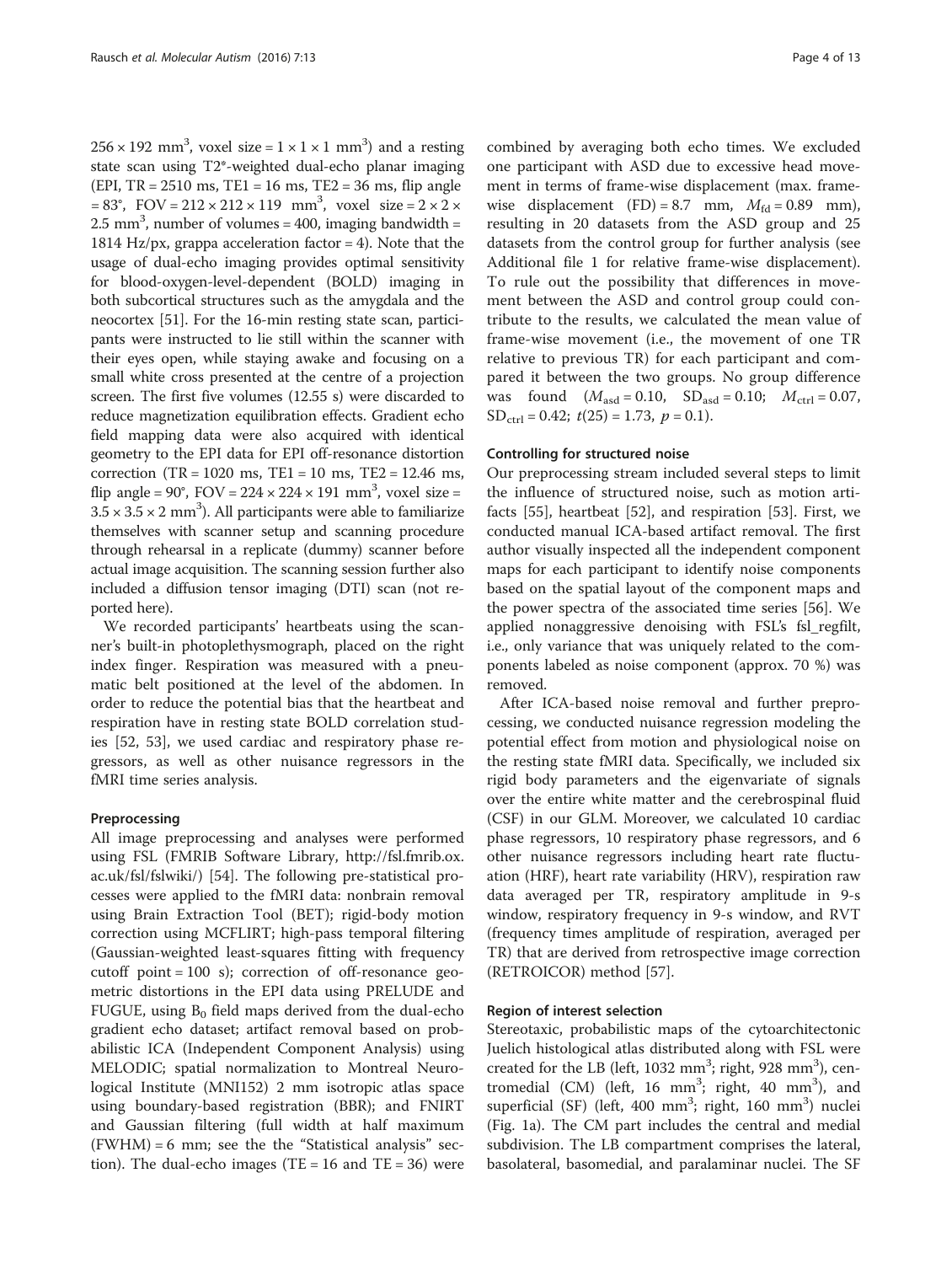<span id="page-4-0"></span>

cluster enhancement statistic tested the following contrasts: SF > LB + CM, LB > CM + SF, and CM > LB + SF; (p < 0.05, FWE corrected). Green areas indicate dominant superficial connectivity networks, red areas depict dominant laterobasal networks, and blue areas indicate dominant centromedial networks

subcompartment incorporates the anterior amygdaloid area, the amygdalopyriform transition area, the amygdaloid-hippocampal area, and the ventral and posterior cortical nuclei. Only voxels with a greater than 70 % probability to represent the respective subregion were included in the analysis to reduce overlap between subregions. The entire amygdala region of interest (ROI) was constructed by combining the three amygdaloid subregions into a single structure.

#### Statistical analysis

First level analyses were carried out using FSL's seedbased correlation analysis (SBCA) [[58](#page--1-0)] to calculate the partial correlation between the average time series of the voxels in one ROI (i.e., one of the three amygdala subregions) and the time series of every voxel of the whole brain, corrected for the average time series of the other two amygdala seeds. This tool incorporates the option to add data with different smoothing kernels for the seed and target areas. For the amygdala, cortical correlation analysis we entered spatially unfiltered data for the small amygdaloid areas and FWHM = 6 mm Gaussian filtered functional images for the whole brain. Thus, one singlesubject partial correlation map of the brain for each subregion (left and right CM, LB, and SF) was obtained, yielding each subregion's unique connectivity with the rest of the brain. In addition to the partial correlation analyses, we also performed a regular correlation analysis of the entire amygdala (EA) (left and right) with every voxel in the brain to serve as a reference for the partial correlation results, increasing the interpretability of the partial correlation results.

To test for between-group differences, we performed a nonparametric test with Randomise [\[59\]](#page--1-0). As this analysis does not require the data to be normally distributed, an r to z transform is not necessary. Thus, 5000 random permutations of a threshold-free cluster enhancement statistic (TFCE) [\[60](#page--1-0)] against the null hypothesis were conducted for each ROI separately. The  $p$  values were extracted with FSL's cluster command, where cluster peaks and local maxima with  $p < 0.05$  were acquired from the threshold-free cluster enhancement FWE corrected 1-p statistical images of the Randomise output. The permutation method strongly controls for the family-wise error (FWE) rate when a large amount of voxels is tested. Six contrasts (positive main effects in ASD; positive main effects in controls, negative main effects in ASD; negative main effects in controls; ASD > controls; controls > ASD) were tested with an unpaired samples  $t$  test. The same approach was used for entire amygdala analysis.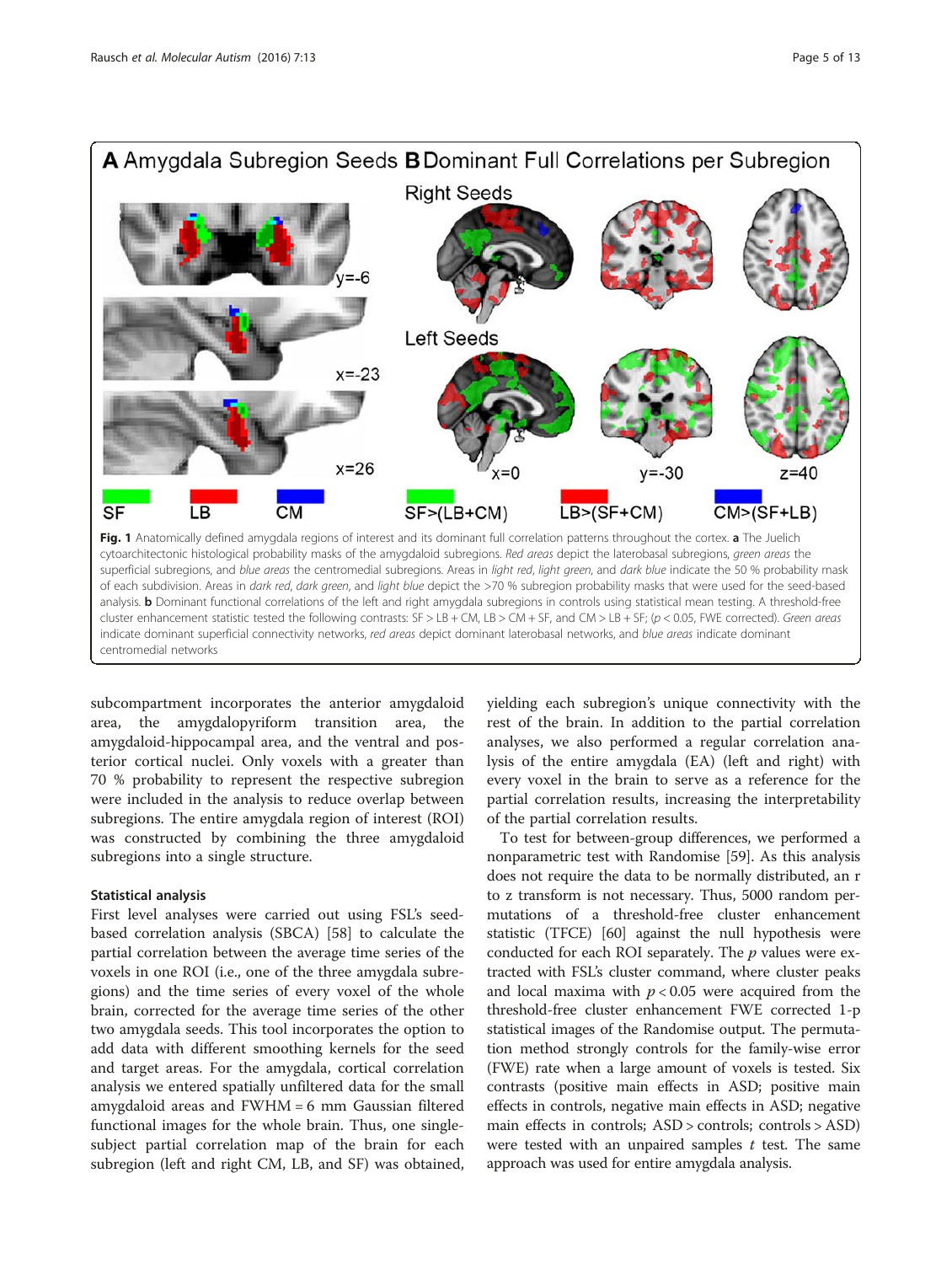<span id="page-5-0"></span>The demographic data (IQ, age, and AQ) of both experimental groups were compared using analysis of variance (ANOVA) in SPSS 20 [\[61\]](#page--1-0) (Table [1](#page-2-0)).

### Results

#### Entire amygdala connectivity

To obtain a reference analysis for the subregion-specific amygdala approach and to compare our results with previous literature, we first mapped the intrinsic connectivity of the entire amygdala (Fig. 2a). Only significant clusters surviving family-wise error correction with alpha < 0.05 are reported (Additional file [2](#page-10-0)).

Figure 2a presents the positive entire amygdala correlations in the ASD and control sample. This reveals a number of symmetric left and right frontal, occipital, temporal, and sensorimotor networks including the cingulate gyrus, which is consistent with the amygdala's role in socio-emotive circuits [\[62](#page--1-0)]. Left amygdala correlations yielded one large cluster with its peak in the left anterior parahippocampal gyrus (−28,−8,−36;  $p$  < 0.001). Local maxima extended dorsally into the left precentral gyrus, superior parietal lobe, and both sides of the postcentral gyrus and ventrally into the ipsilateral superior temporal gyrus, planum temporale, and temporal pole. Right amygdala correlations were found in the anterior and posterior cingulate gyrus  $(0, -2, 44; p = 0.012)$ , including the supplementary motor cortex and clusters in the right temporal fusiform cortex  $(32,-6,-36; p < 0.001)$ , middle temporal gyrus, central opercular cortex, supramarginal gyrus, parietal operculum cortex, a cluster in the left superior temporal gyrus  $(-62,-8,-4; p = 0.002)$ , and a number of smaller clusters in the left inferior temporal gyrus  $(-46,-58,-16; p = 0.036)$ .

The results of the ASD group are comparable with the control group's results with symmetric left and right frontal, occipital, temporal, and sensorimotor networks underlying emotion regulation circuits (see EA patients in Fig. 2a). The left amygdala revealed a large cluster in the left temporal pole  $(-26,4,-46; p < 0.001)$  with local maxima in the bilateral pre- and postcentral gyrus. The



controls). Yellow and red areas depict results from the left and right amygdala seeds, respectively, with orange regions illustrating its overlap. Positive main effects ( $p < 0.05$  FWE corrected) of the subregion-specific correlation analyses are shown in the same color code for the **b** superficial amygdala in patients (SF patients) and controls (SF controls), c the laterobasal amygdala in patients (LB patients) and controls (LB controls) and d the centromedial amygdala in patients (CM patients) and controls (CM controls)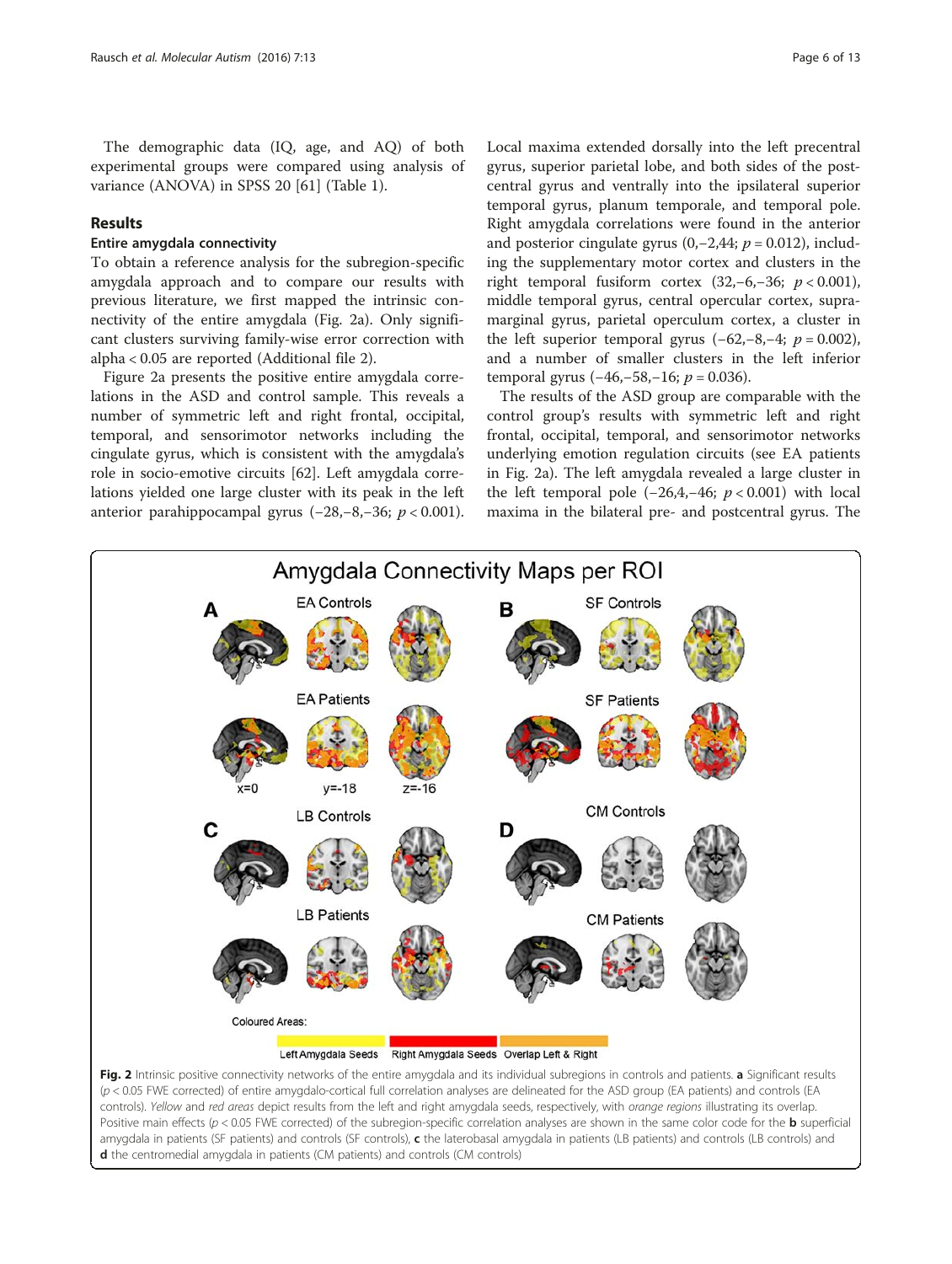right amygdala yielded a large cluster in the right temporal pole (28,6,–42;  $p < 0.001$ ) including the local maxima in the temporal areas, the brainstem, and the right hippocampus.

Negative correlations were largely absent in our sample. This is probably a consequence of (1) the participants' age because during adolescence, negative (inhibitory) mechanisms are not yet as exuberant as after puberty's transition phase [\[63](#page--1-0)–[65](#page--1-0)] and (2) no global signal regression was performed, which could have introduced spurious negative correlations [[66](#page--1-0), [67\]](#page--1-0) in previous work that did subtract the global mean signal.

#### Subregion-specific connectivity

Next, to investigate the individual contributions of the nuclei group-specific seeds, we mapped the intrinsic whole brain connectivity of each ROI (Fig. [2b](#page-5-0)–d). As before, only significant clusters surviving family-wise error correction with alpha < 0.05 are reported (Additional files [3, 4, 5,](#page-10-0) and [6\)](#page-10-0).

#### Superficial amygdala connectivity

Left SF connectivity in controls (SF controls, yellow) showed extensive unique bilateral positive correlations throughout frontal (right frontal medial cortex (4,44,−20;  $p = 0.029$ ), left frontal pole (-2,62,-6;  $p = 0.031$ ), temporal (left parahippocampal gyrus (−14,−6,−26; p < 0.001), occipital, and parietal lobe and limbic areas including anterior and posterior cingulate gyrus, parahippocampal gyrus, hippocampus, amygdala, thalamus, putamen as well as in the brainstem and cerebellum (Additional files [3](#page-10-0) and [6\)](#page-10-0). The right SF showed connectivity to smaller, more selective sensory and limbic areas. In ASD (Fig. [2b](#page-5-0), SF patients), SF connectivity yielded a similar pattern, except for a larger cluster in the frontal lobe area, with sparse overall occipital lobe connectivity.

Note that while partial correlation analysis reported for the SF yielded a relatively small frontal lobe cluster in our healthy subjects, a supplementary full correlation analysis revealed a large frontal lobe involvement, indicating that the overlapping signal between SF and CM/LB time series leads to partialling out some of the SF-frontal connectivity (Fig. [1b\)](#page-4-0). Thus, the results indicate that (1) SF functional connectivity in our adolescent sample is consistent with known limbic-striatal-frontal reward related and auditory-parietal-visual valence evaluating circuits [[68](#page--1-0)] and (2) the SF subregion maintains unique whole brain connectivity.

#### Laterobasal amygdala connectivity

The laterobasal subregion exhibited mainly unique connectivity with temporal regions and regions along the lateral superior cortical axis. Although left and right LB connectivity maps overlapped in the parietal operculum

cortex, frontal orbital cortex, and temporal pole, strong lateralization effects were also observed (Fig. [2c,](#page-5-0) LB controls). Left LB connectivity peaks were bilaterally present in the parahippocampal gyrus (left  $(-26,-8,-34; p < 0.001)$ ; right (32,−28,−30;  $p = 0.047$ )), precentral gyrus (left  $(-44,-14,56; p = 0.014)$ ; right  $(42,-14,52; p = 0.017)$ ), and lateral occipital cortex (left  $(-20,-80,42; p = 0.020)$ ; right (30,−84,28;  $p = 0.021$ )) (Additional file [4](#page-10-0)). Except from one large cluster of connectivity in the right temporal fusiform cortex (32,–6,–36;  $p < 0.001$ ), right LB showed many localized clusters of connectivity, such as in the right supplementary motor area (2,–8,62;  $p = 0.033$ ), right frontal orbital cortex (44,28,-18;  $p = 0.048$ ) and bilateral anterior cingulate gyrus (left  $(6, -12, 44; p = 0.031)$ ; right  $(0,-2,44; p = 0.033)$ ). In the ASD group, similar patterns of connectivity were observed (Fig. [2c,](#page-5-0) LB patients). Thus, the LB connectivity maps are in line with its putative involvement in emotional learning through its connection with the (para)hippocampal area and its involvement in multisensory processing via its projections to the sensory systems along the superior temporal gyrus, sensorimotor areas, and visual areas, in combination with cingulate-frontal connectivity [\[69](#page--1-0)].

#### Centromedial amygdala connectivity

In the control group, only a small cluster in the right occipital fusiform gyrus  $(28, -64, -10; p = 0.040)$  from the right centromedial subregion showed a negative correlation, while positive unique functional connectivity did not reach the significance threshold for the left or right CM in the control group using partial correlation analysis (Fig. [2c](#page-5-0), CM controls). We therefore performed an additional, regular correlation analysis for the CM to test whether some of its unique signal was "partialled out" due to a functional overlap between CM and LB/SF nuclei (Fig. [1b\)](#page-4-0). As expected, and in line with previous reports [[37](#page-11-0)], positive correlations in anterior cingulate cortex were significantly higher for the CM nucleus compared to SF and LB in healthy controls. This suggests that the partial correlation approach had corrected for the strong overlap with time series from LB and SF to such an extent that the CM's unique contribution did not reach the FWEcorrected threshold (Additional file [7\)](#page-10-0). The relative lack of unique CM correlations in controls may well reflect the lower degree of functional specialization of the amygdaloid nuclei in adolescents [\[70\]](#page--1-0). In the ASD group, however, left CM demonstrated unique partial correlations with bilateral primary sensorimotor areas (postcentral gyrus (left,  $-36, -22, 40$ ;  $p = 0.004$ ), precentral gyrus (right, 40,−14,60;  $p = 0.007$ ), and left insular cortex in the partial correlation analysis, while right CM correlations with the striatum (including bilateral thalamus, left putamen  $(-24,0,-10; p = 0.046)$  and right pallidum) and right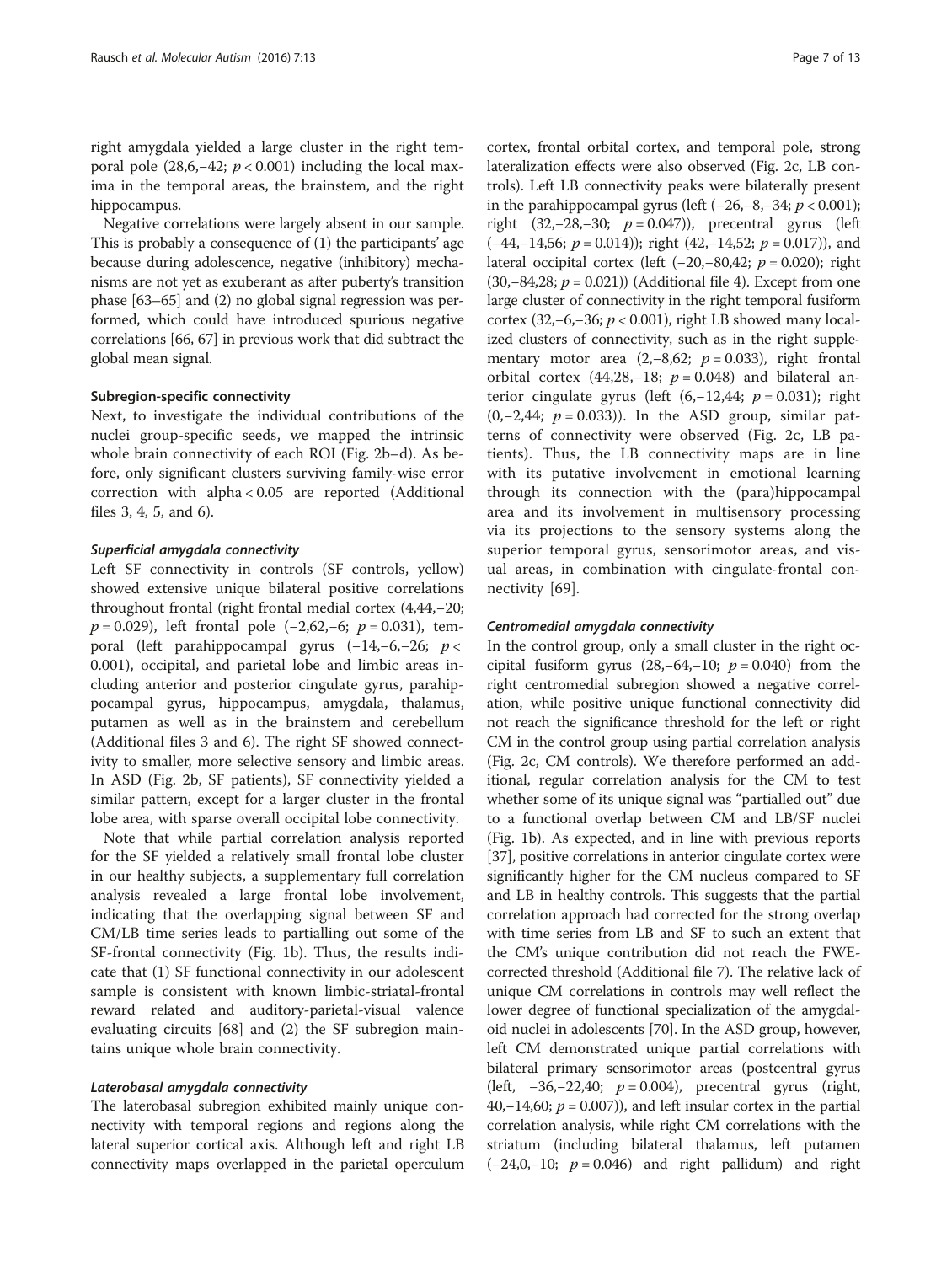<span id="page-7-0"></span>hemispheric speech processing areas (including central and frontal opercular cortex, supramarginal gyrus, and Heschl's gyrus) were present (Fig. [2c,](#page-5-0) CM patients; Additional file [5](#page-10-0)).

# Difference between ASD and controls Entire amygdala connectivity

In line with our hypothesis, we found significantly smaller left amygdala correlations with the left hemispheric occipital pole  $(-24,-90,34; p = 0.026)$ , supracalcarine cortex and intracalcarine cortex, left (−26,−60,58;  $p = 0.040$ ) and right lateral occipital cortex (28,–58,64;  $p = 0.049$ ) in ASD compared to controls. Furthermore, correlations between left amygdala and cuneal cortex were reduced in both hemispheres in ASD. The right amygdala showed significantly reduced correlations with the right superior parietal lobe (14,–54,62;  $p = 0.023$ ) in ASD (Fig. 3a; Additional file [8](#page-10-0)).

#### Subregion-specific connectivity

To test our hypothesis of reduced amygdala connectivity along sensory input channels in ASD, we directly compared the SF, LB, and CM connectivity between groups (Fig. 3b; Additional file [8\)](#page-10-0). In line with our hypothesis, the ASD group showed reduced left SF connectivity with bilateral precuneus cortex (left, 16,–58,8;  $p = 0.003$ ), cuneal cortex, intracalcarine cortex, lateral occipital cortex (right,  $44, -60, 12$ ;  $p = 0.023$ ), and supracalcarine cortex in the right hemisphere, the occipital pole, the superior parietal lobe (28,–54,62;  $p = 0.004$ ), and the preand postcentral and angular gyri (44,-16,64;  $p = 0.047$ ) when compared with controls. Furthermore, functional connectivity between the right LB and right superior parietal lobe (14,  $-54$ , 62;  $p = 0.023$ ) were reduced in ASD. There were no significant between-group differences in the CM correlation maps. Statistical tests in both directions (ASD > controls; controls > ASD) were included in our analysis, but yielded nonsignificant

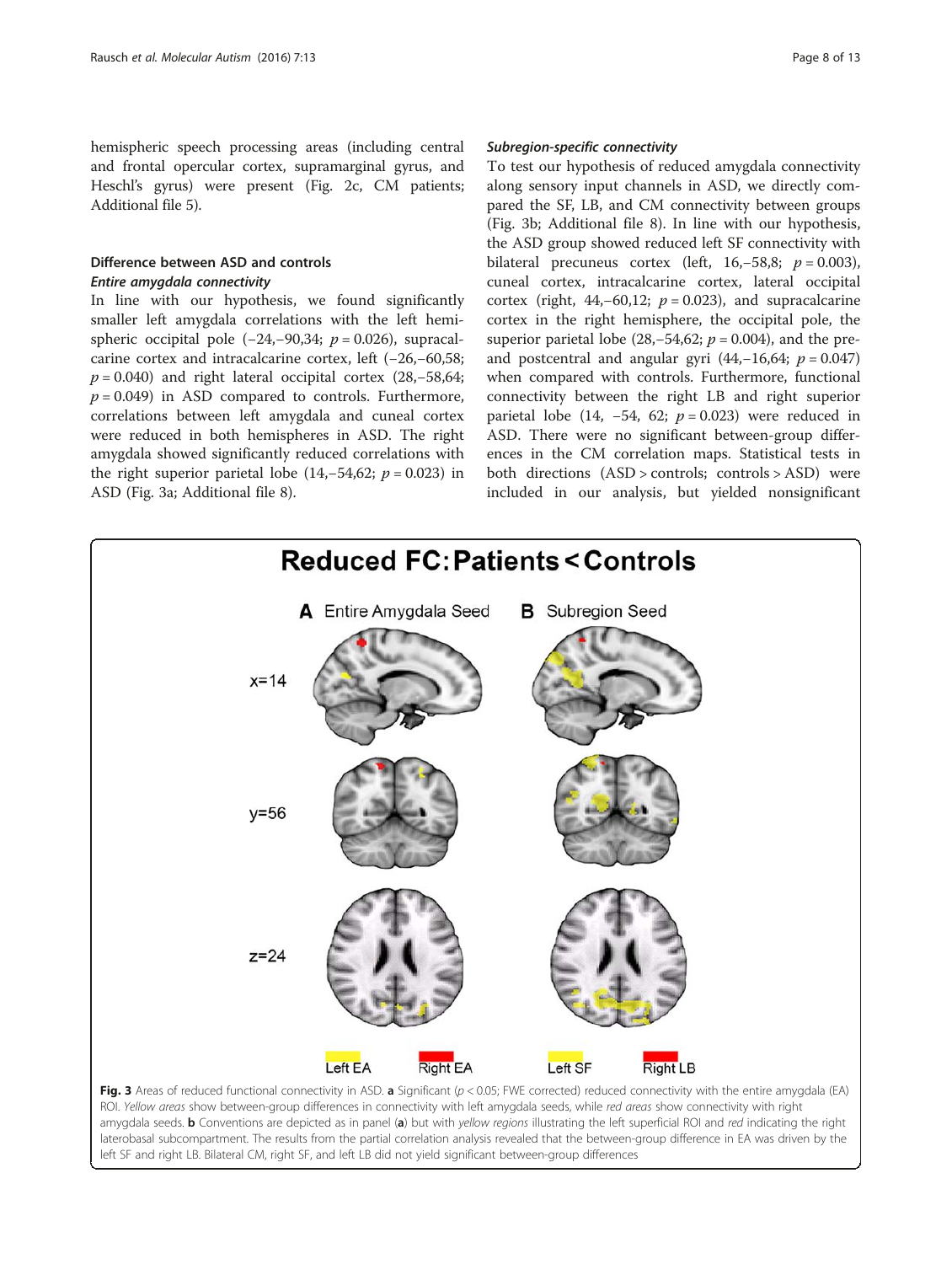results for ASD overconnectivity patterns. When the analysis was repeated including age as covariate, the group effects were very similar to the previous betweengroup results and no age-by-group interactions were found. Age showed a negative main effect with connectivity strength in the left SF, indicating that connectivity strength decreases during development in the temporal pole and lateral occipital cortex (Additional file [9](#page-10-0)).

Relation between reduced connectivity strength and AQ scores To investigate whether the subregionspecific group differences in functional connectivity can be related to specific behavioral/symptomatic characteristics, we quantified the relationship between the participants' scores within each group on each AQ subdomain and the (z-transformed) correlation between the mean fMRI time series from the right LB and left SF nuclei and the cortical regions that exhibited a significant group difference in functional connectivity. For either group, however, none of the specific AQ sub-domains were significantly related to the subregion-specific functional connectivity strengths. This absence of significance was also observed for the relationship between total AQ score and subregion-specific connectivity strength.

#### Subregion signal-to-noise ratios

In theory, the differences in size in the amygdaloid nuclei seed regions might have induced different tSNR (time series' signal-to-noise ratios) levels between seed regions. To rule out this possibility, we tested whether tSNR varied significantly across seed regions using subject-wise tSNRs from the preprocessed functional images before ICA denoising (Additional file [10](#page-10-0)). A threeway ANOVA (factors: subregion, diagnostic group, and hemisphere) demonstrated that tSNRs differed between hemispheres ( $F = 8.724$ ,  $df = 1$ ,  $p = 0.003$ ) and diagnostic groups ( $F = 3.770$ ,  $df = 1$ ,  $p = 0.53$ ), but not between subregions ( $F = 0.348$ ,  $df = 2$ ,  $p = 0.707$ ). Furthermore, there were no significant interaction effects between subregions, diagnostic groups, and hemispheres, indicating that differences in subregion tSNR were not affected by

diagnostic status or lateralization effects (Table 2). Therefore, the absence of CM main effects in the control group as well as its negative findings in the betweengroup analysis is not likely caused by different tSNR levels of the CM subregion.

#### **Discussion**

In the present study, we investigated amygdalo-cortical connectivity in adolescents and young adults with ASD and controls during resting state fMRI. We found reduced cortical connectivity of both amygdaloid input subregions (SF and LB) with the prefrontal, parietal, and occipital cortices in participants with ASD, while CM output connectivity was spared.

The positive correlation maps from both the entire amygdala and the three subregions in our control group of healthy adolescents revealed large overall overlap with the spontaneous activation maps previously reported in healthy adults [\[33](#page-11-0)]. The present results indicate that most of the entire amygdala connectivity main effects can be disentangled into subunit functionality in adolescents and young adults with and without ASD, while some of the global effects (e.g., frontal lobe activation) could not be traced down to one particular subunit. As positive partial CM correlations did not reach FWEcorrected significance in the control group, one interpretation of these findings could entail a lower degree of functional specialization in healthy adolescents. While this may reflect the not yet fully differentiated amygdala in adolescence, the conservative partial correlation approach may also have contributed to the negative finding because normal CM anterior cingulated gyrus connections were found with the full correlation approach. The absence of significant partial correlations for the CM compartment in the controls is most likely due to commonalities (i.e., shared variance) between the CM signals and those from the other subregions, leading them to be partialled out. Indeed, a direct comparison revealed no significant differences between patients and controls. Positive laterobasal-cortical correlations in the prefrontal, parietal, and temporal cortex further confirmed

Table 2 Analysis of subregion signal-to-noise ratios

| Factor                                | df | Mean square |       | p value  |  |  |  |  |
|---------------------------------------|----|-------------|-------|----------|--|--|--|--|
| Hemisphere                            |    | 301.406     | 8.724 | $0.003*$ |  |  |  |  |
| Subregion                             |    | 12.014      | 0.348 | 0.707    |  |  |  |  |
| Diagnostic group                      |    | 130.24      | 3.770 | 0.053    |  |  |  |  |
| Hemipshere*Subregion                  |    | 18.722      | 0.542 | 0.582    |  |  |  |  |
| Subregion*Diagnostic group            |    | 1.031       | 0.030 | 0.971    |  |  |  |  |
| Hemisphere*Diagnostic group*Subregion |    | 10.098      | 0.292 | 0.831    |  |  |  |  |

p values indicate results for between-subjects effects of tSNR (time-series' signal-to-noise ratios), df degrees of freedom, F univariate ANOVA \*statistically significant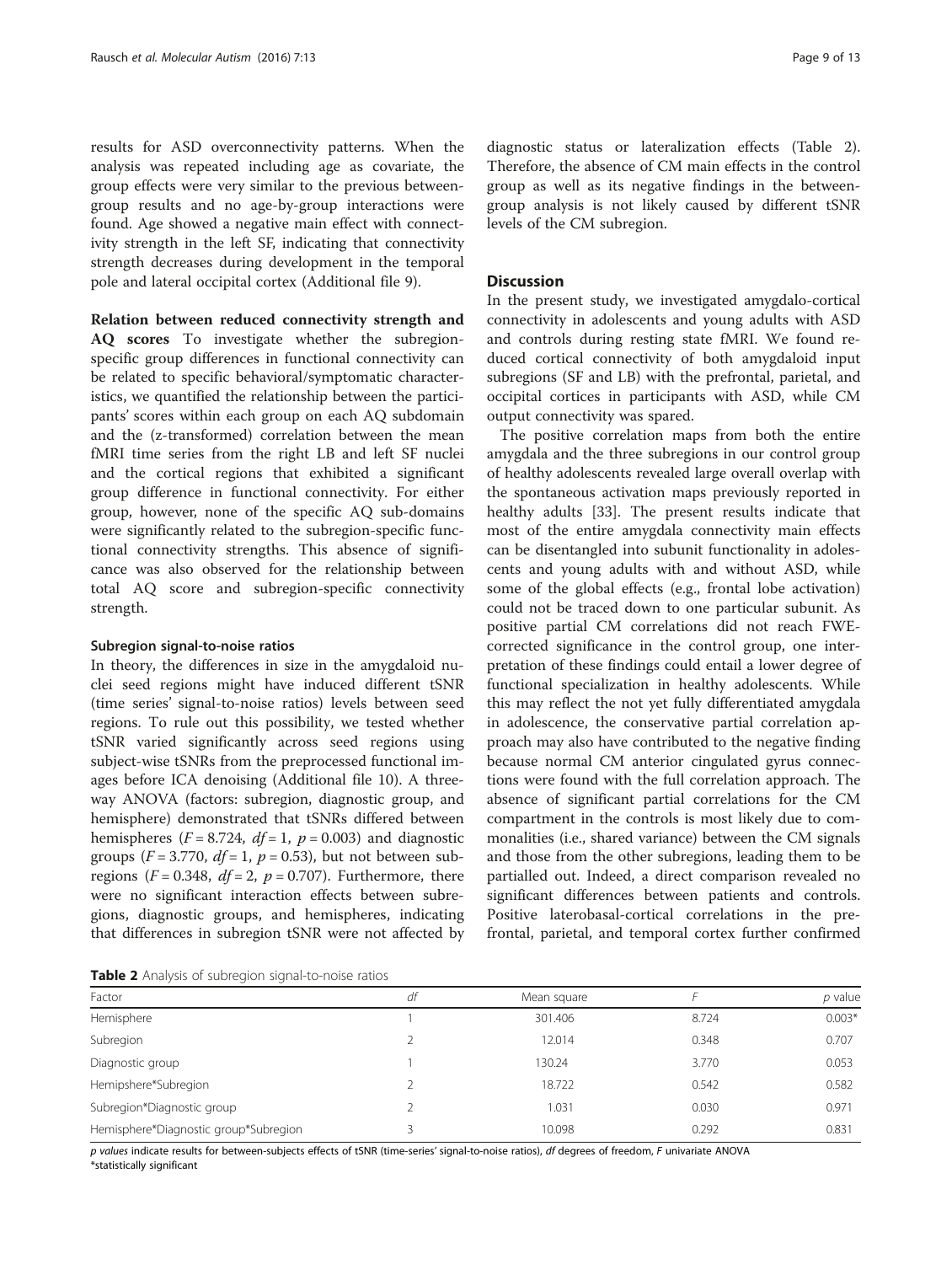previous findings that connect the LB with associative learning processes across sensory modalities [[33,](#page-11-0) [71](#page--1-0)], while SF-cortical correlations were in line with known limbic lobe connectivity [[33\]](#page-11-0).

Importantly, we found reduced EA connectivity in the ASD group when compared to controls. In line with our hypothesis of amygdala underconnectivity in ASD, we found reduced left EA connectivity with portions of the occipital pole, cuneal cortex, intraand supracalcarine cortex and lateral occipital cortex in the ASD group. Partial correlation analysis revealed that these differences were largely driven by the left SF subregion, with reduced left SF connectivity in the precuneus, cuneus, angular gyrus, precentral, and postcentral gyrus and superior parietal cortex. The ASD group also exhibited reduced right entire amygdala connectivity with the right superior parietal lobe. Partial correlation analysis revealed that this difference was mainly driven by the right LB.

Prior research showed that functional specialization of amygdaloid subregions continues throughout adolescence [[70](#page--1-0), [72](#page--1-0)] and that volumetric abnormalities in ASD are age specific [\[10](#page-11-0), [11\]](#page-11-0). The possibility that our between-group effects were driven by developmental differences was however not supported by our data. There were no groupby-age interactions for EA and subregion-specific connectivity, and our reported between-group effects were similar to the between-group effects with age as covariate. The negative main effects of age showed no overlap with the abnormalities found for the left SF in our ASD group. Thus, while the age effect in the left superficial area might reflect the developmental changes of the amygdaloid subcompartments throughout adolescence as reported by Gabard-Durnam and colleagues [[72](#page--1-0)] and Qin et al. [[70](#page--1-0)], the amygdala-cortical abnormalities in ASD are not significantly age dependent, at least within the age range examined in the present study.

Although our amygdalo-cortical analysis was not specifically designed for investigating local overconnectivity, increased activation patterns in ASD were also tested and yielded nonsignificant results. Investigating the local overconnectivity account remains challenging in fMRI research [[73\]](#page--1-0), and only few studies particularly investigated local overconnectivity in fMRI resting state [\[19](#page-11-0), [21](#page-11-0)–[23\]](#page-11-0) and generated inconsistent results.

Previous task-based fMRI studies have reported some support for pathway-specific deficits of the parietal visuospatial domain in ASD [\[28, 29](#page-11-0), [74\]](#page--1-0) and its connections to the amygdala [\[75](#page--1-0)]. Since reduced functional amygdalo-cortical connectivity in our ASD sample was mainly present in the dorso-dorsal and ventro-dorsal pathway, our results suggest that abnormal amygdaloid connectivity in ASD is pathway specific. That is, the fact

that we only found abnormal connectivity with the left SF and the right LB, i.e., the amygdaloid input areas, but not with the CM output areas, supports the notion that social-emotional deficits in ASD may be reflected in reduced connectivity along amygdalo-sensory input pathways. Thus, a deficiency specific to the amygdalocortical input pathway may account for the social perceptual deficits in ASD.

Our results also showed lateralized subregion-specific amygdaloid connectivity, which contradicts a previous finding of bilateral homogenous amygdala connectivity [[33\]](#page-11-0). However, a number of studies associated the left amygdala with slower explicit emotion appraisal processes, while the right amygdala is more involved with faster implicit threat detection [\[76](#page--1-0)]. Another hemispheric lateralization account distinguishes the left hemispheric abstract category subsystem and the right hemispheric whole-based subsystem: the left subsystem uses a parts-based processing strategy to represent smaller features of larger whole objects, while the right hemispheric whole-based subsystem serves visual discrimination of similar objects (see [\[77](#page--1-0)]). As the amygdalo-cortical deficits in our ASD sample accumulated along the left SF and right LB sensory input pathways, while other amygdalo-cortical pathways were spared, the results might indicate that the cortical processing of visual object features may be affected in ASD. That is, deficits in the left SF may account for abnormal parts-based perceptual processes along the ventro-dorsal and dorso-dorsal perceptual pathway, while abnormal functional connectivity in the right LB might for instance reflect whole-object face processing difficulties in ASD caused by abnormal amygdalo-cortical connectivity with the right superior parietal lobe.

Within groups, we did not observe a significant relationship between the subregion-specific reductions in functional connectivity strength and the participants' AQ scores. Given the observed differences in subregionspecific functional connectivity strength across groups, and the fact that ASD status and AQ score are clearly related (see Table [1\)](#page-2-0), it is likely that the absence of statistical significance for these within-group comparisons is related to insufficient statistical power. Future work based on larger sample sizes may therefore be able to tease apart the effects of subregion-specific reductions in functional connectivity on behavior.

Our investigative approach draws on Roy and colleagues' paper that describes resting state analysis of probabilistic cytoarchitectonically defined amygdala nuclei [[33](#page-11-0)]. In our study, however, partial correlation analysis was used instead of regression analysis with statistical mean testing to compute the unique contributions of each of the three amygdaloid subdivisions, and we studied adolescent brains rather than healthy adult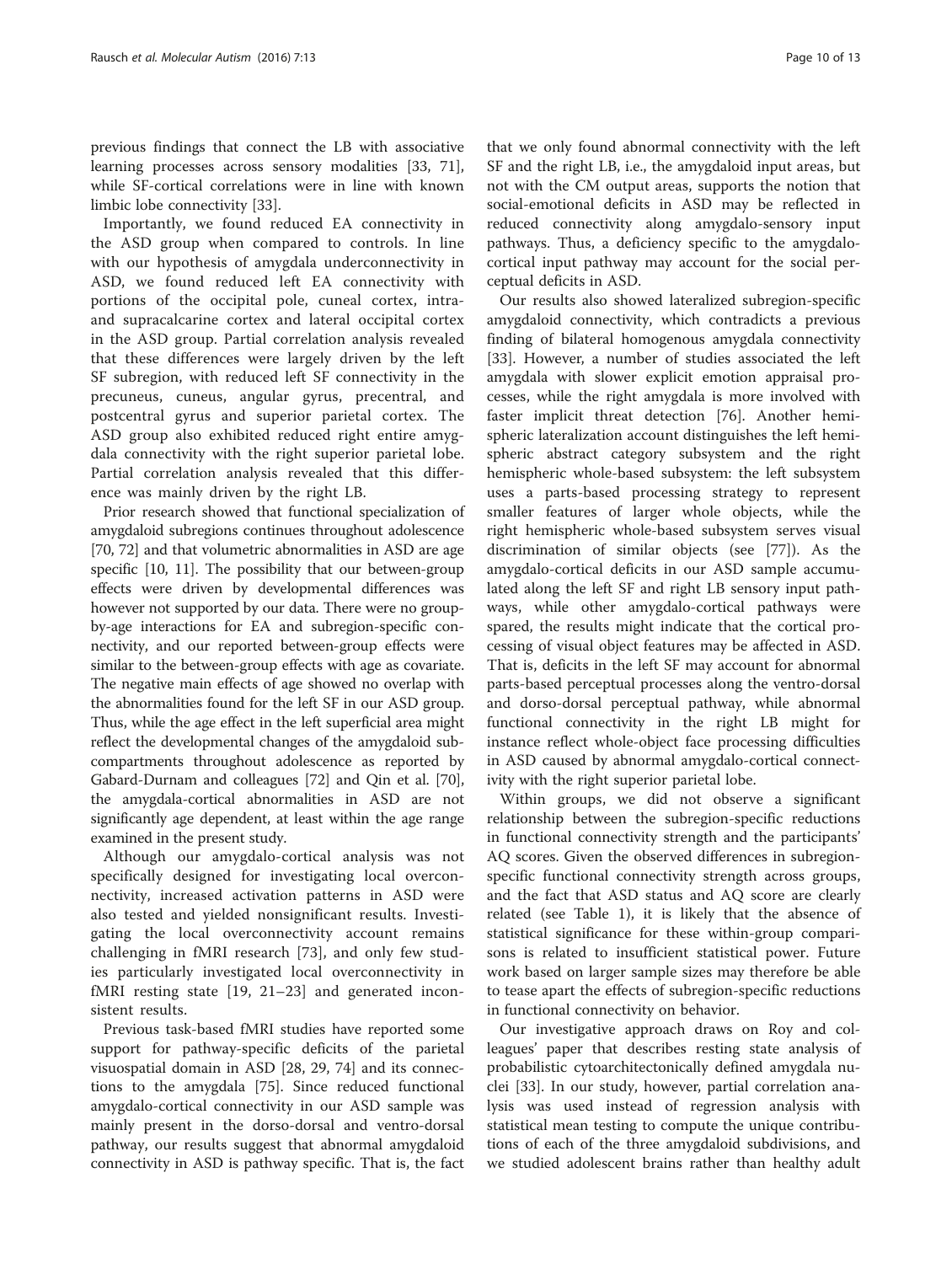<span id="page-10-0"></span>brains. As such, small differences between the two studies may be expected. For instance, in our study, the CM subcompartment showed connectivity with the striatal circuitry in the ASD group, while positive partial correlations did not reach FWE-corrected significance in the control group. Because we did find normal positive correlations in a full correlation analysis for the CM (Fig. [1b\)](#page-4-0), we interpret the lack of partial CM-wholebrain correlations in controls as a reflection of the lower degree of functional specialization of the amygdaloid nuclei in the adolescent brain [\[70](#page--1-0)]. Further support for the notion of functional overlap between our three subcompartments was found during supplementary analysis of colinearity (Additional file 7). A putative faster maturation of the CM region in ASD as compared to controls was not supported by the data; we directly tested for increased connectivity patterns in ASD compared to controls but found no difference. Overall, we regard our method as a valid approach for detecting true functional connectivity differences between healthy and clinical populations [[78\]](#page--1-0), since (1) the entire amygdala results showed strong overlap with the subregionspecific outcomes from the partial correlation analysis (Additional file 11), (2) the current results clearly demonstrate the expected functional connectivity with known amygdala circuits, and (3) sensitivity to betweengroup effects increases with partial correlation analysis (Fig. [3](#page-7-0), Additional file 8).

#### Conclusions

To conclude, the current findings provide further evidence for underconnectivity in socio-emotive circuits in adolescents and young adults with ASD. As we found abnormal connectivity in the amygdala's input areas but not in the output areas, the findings support the notion that deficient/impaired amygdaloid sensory input mechanisms may underlie ASD. This might indicate that therapeutic interventions should target sensory input channels.

# Additional files

[Additional file 1:](dx.doi.org/10.1186/s13229-015-0060-x) Relative frame-wise displacement. Indicates movement between fMRI scans in participants with autism spectrum disorder and control subjects. (DOC 41 kb)

[Additional file 2:](dx.doi.org/10.1186/s13229-015-0060-x) Intrinsic entire amygdalo-cortical functional connectivity. Demonstrates main effects of left entire and right entire amygdalo-cortical correlation analysis in participants with autism spectrum disorder and control subjects. (DOC 228 kb)

[Additional file 3:](dx.doi.org/10.1186/s13229-015-0060-x) Intrinsic superficial-cortical functional connectivity. Demonstrates main effects of left and right superficialcortical partial correlation analysis in participants with Autism Spectrum Disorder and control subjects. (DOC 196 kb)

[Additional file 4:](dx.doi.org/10.1186/s13229-015-0060-x) Intrinsic laterobasal-cortical functional connectivity. Demonstrates main effects of left and right laterobasalcortical partial correlation analysis in participants with autism spectrum disorder and control subjects. (DOCX 384 kb)

[Additional file 5:](dx.doi.org/10.1186/s13229-015-0060-x) Intrinsic centromedial-cortical functional connectivity. Demonstrates main effects of left and right centromedialcortical partial correlation analysis in participants with autism spectrum disorder and control subjects. (DOCX 109 kb)

[Additional file 6:](dx.doi.org/10.1186/s13229-015-0060-x) Intrinsic amygdalo-cortical functional connectivity in superficial subregion. Demonstrates a selection of superficial-cortical partial correlation main effects with adjusted significant thresholds in participants with autism spectrum disorder and control subjects. (DOC 253 kb)

[Additional file 7:](dx.doi.org/10.1186/s13229-015-0060-x) Functional overlap between the superficial, laterobasal, and centromedial subregions in control subjects. (DOC 30 kb)

[Additional file 8:](dx.doi.org/10.1186/s13229-015-0060-x) Reduced functional connectivity in ASD. Demonstrates between-group differences of entire amygdalo-cortical correlations and subregion-specific partial correlations between participants with autism spectrum disorder and control subjects. (DOC 107 kb)

[Additional file 9:](dx.doi.org/10.1186/s13229-015-0060-x) Functional connectivity with age effects. Demonstrates between-group differences of entire amygdalo-cortical correlations and nuclei group-specific partial correlations between participants with autism spectrum disorder and control subjects and negative main effects of age in the superficial subcompartment. (DOC 85 kb)

[Additional file 10:](dx.doi.org/10.1186/s13229-015-0060-x) Subject-wise tSNR levels per nucleus group. (DOC 4303 kb)

[Additional file 11:](dx.doi.org/10.1186/s13229-015-0060-x) Similarity between all partial correlation maps combined and entire amygdala correlation maps in healthy subjects. (DOC 55 kb)

#### **Abbreviations**

ABCL/18-59: Adult Behavior Check List/age 18-59; ADI-R: Autism Diagnostic Interview-Revised; ADHD: attention deficit/hyperactivity disorder; ANOVA: analysis of variance; ASD: autism spectrum disorder; AQ: autism spectrum quotient; BBR: boundary-based registration; BET: Brain Extraction Tool; BOLD: blood-oxygen-level dependent; B0: symbol for the constant magnetic field; CBCL/6-18: Child Behavior Check List/age 6-18; CM: centromedial amygdaloid subcompartment; CSF: cerebrospinal fluid; DSM-4: Diagnostic and Statistical Manual of Mental Disorders (4th edition); DTI: diffusion tensor imaging; EA: entire amygdala; EPI: echo-planar imaging; FC: Functional Connectivity; FD: frame-wise displacement; fMRI: functional magnetic resonance imaging; FMRIB: (Oxford centre for) functional magnetic resonance imaging of the brain; FNIRT: FMRIB's nonlinear image registration tool; FOV: field of view, spatial encoding area of the image; FSL: FMRIB Software Library; FUGUE: FMRIB's Utility for Geometrically Unwarping EPIs; FWHM: full width at half maximum; HRF: heart rate fluctuation; HRV: heart rate variability; ICA: independent component analysis; IQ: intelligence quotient; LB: laterobasal amygdaloid subcompartment; MCFLIRT: FMRIB's Linear registration and motion correction tool; MELODIC: Multivariate Exploratory Linear Optimized Decomposition into Independent Components; MPRAGE: magnetization-prepared rapid acquisition with gradient echo; MRI: magnetic resonance imaging; PRELUDE: Phase Region Expanding Labeller for Unwrapping Discrete Estimates; RETROICOR: retrospective image correction; ROI: region of interest; RVT: respiration volume per time; SBCA: seed-based correlation analysis; SF: superficial amygdaloid subcompartment; SPSS 20: Statistical Package for the Social Sciences (20th edition); TE: echo time; TI: inversion time; TR: repetition time; T1-weighted: an image whose contrast and brightness are predominately determined by T1 signals (T1: time constant at which spins realign themselves with the external magnetic field after excitation); T2\*: T-two-star, time constant for the loss of phase coherence among spins oriented at an angle to the static magnetic field; WAIS-III: Wechsler Adult Intelligence Scale (3rd edition); WISC-III: Wechsler Intelligence Scale for Children (3rd edition).

#### Competing interests

The authors declare that they have no competing interests.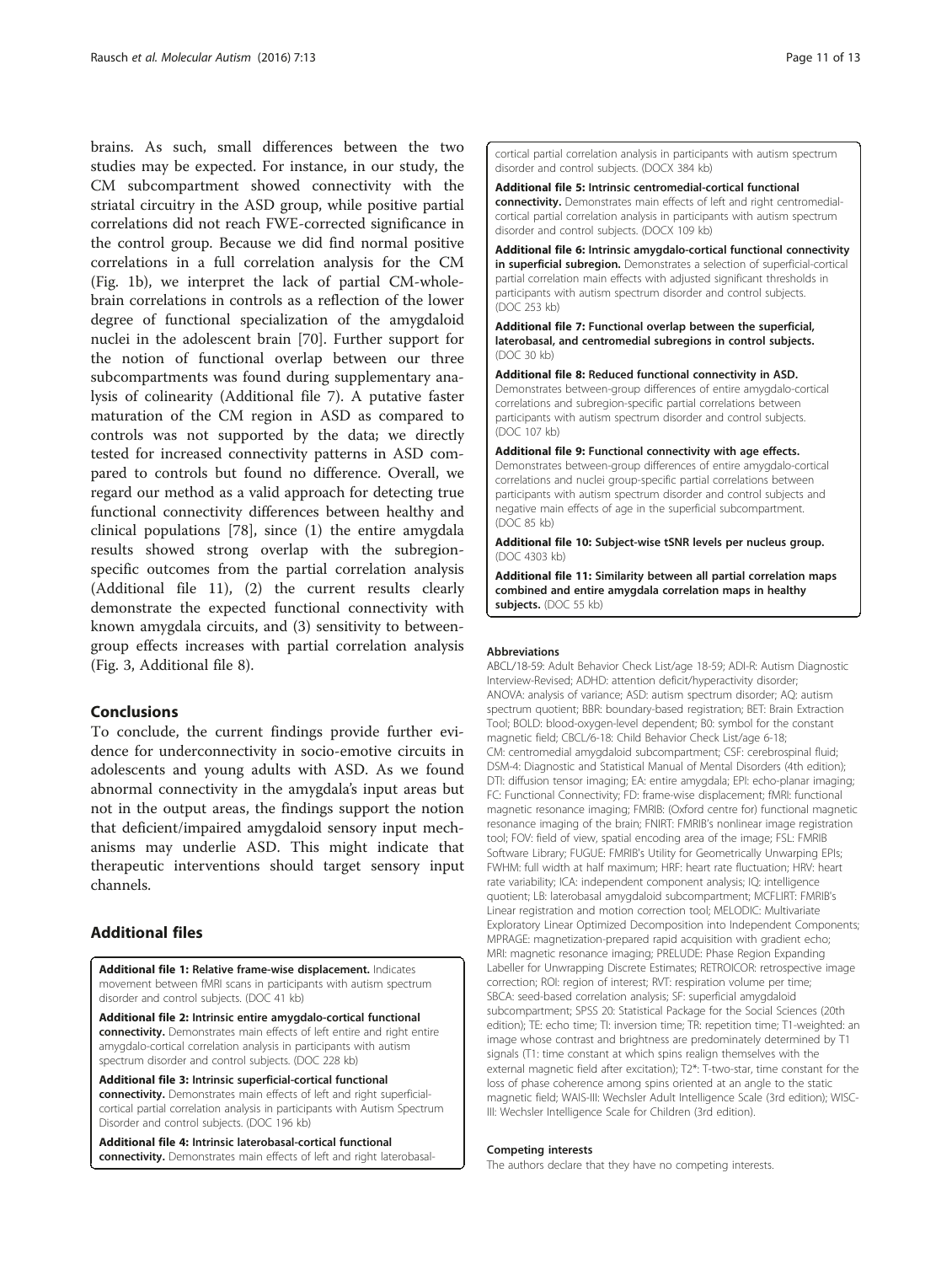#### <span id="page-11-0"></span>Authors' contributions

AR, CB, EO, KH, MM, WG, and WZ contributed to data-analysis. CB, EH, GvW, JB, KH, and WG designed the study. AR, EO, WZ, and WG acquired the data. All authors contributed to the drafts of the manuscript and approved the final version.

#### Acknowledgements

This work was supported by the Hersenstichting Fellowship (F2010(1)-13). The authors would like to thank Marieke W.M. Kuiper for her assistance with the data collection.

#### Author details

<sup>1</sup>Department of Cognitive Neuroscience, Radboud University Medical Center Nijmegen, P.O. Box 91016500 HB Nijmegen, The Netherlands. <sup>2</sup>Donders Institute for Brain, Cognition and Behaviour, Centre for Cognitive Neuroimaging, Radboud University, Nijmegen, The Netherlands. <sup>3</sup>MIRA Institute, University of Twente, Enschede, The Netherlands. <sup>4</sup>Department of Psychiatry, Academic Medical Center, University of Amsterdam, Amsterdam, The Netherlands. <sup>5</sup>Centre for Functional MRI of the Brain (FMRIB), University of Oxford, Oxford, United Kingdom. <sup>6</sup>Karakter Child and Adolescent Psychiatry University Centre, Nijmegen, The Netherlands.

#### Received: 10 April 2015 Accepted: 7 December 2015

#### References

- 1. American Psychiatric Association. Diagnostic and statistical manual of mental disorders: DSM-IV-TR®. Washington (DC): American Psychiatric Publisher; 2000.
- 2. American Psychiatric Association. Diagnostic and statistical manual of mental disorders. 5th ed. Washington (DC): American Psychiatric Publisher; 2013.
- 3. Verhoeven JS, De Cock P, Lagae L, Sunaert S. Neuroimaging of autism. Neuroradiology. 2010;52(1):3–14.
- 4. Just MA, Cherkassky VL, Keller TA, Kana RK, Minshew NJ. Functional and anatomical cortical underconnectivity in autism: evidence from an FMRI study of an executive function task and corpus callosum morphometry. Cereb Cortex. 2007;17(4):951–61.
- 5. Anagnostou E, Taylor MJ. Review of neuroimaging in autism spectrum disorders: what have we learned and where we go from here. Mol Autism. 2011;2:4.
- 6. Amaral DG, Schumann CM, Nordahl CW. Neuroanatomy of autism. Trends Neurosci. 2008;31(3):137–45.
- 7. Ashwin C, Chapman E, Colle L, Baron-Cohen S. Impaired recognition of negative basic emotions in autism: a test of the amygdala theory. Soc Neurosci. 2006;1(3-4):349–63.
- 8. Baron-Cohen S, Ring HA, Bullmore ET, Wheelwright S, Ashwin C, Williams SC. The amygdala theory of autism. Neurosci Biobehav Rev. 2000;24(3):355–64.
- 9. Phelps EA, LeDoux JE. Contributions of the amygdala to emotion processing: from animal models to human behavior. Neuron. 2005;48(2):175.
- 10. Bellani M, Calderoni S, Muratori F, Brambilla P. Brain anatomy of autism spectrum disorders II. Focus on amygdala. Epidemiol Psychiatr Sci. 2013;22:309–12.
- 11. Groen W, Teluij M, Buitelaar J, Tendolkar I. Amygdala and hippocampus enlargement during adolescence in autism. J Am Acad Child Adolesc Psychiatry. 2010;49(6):552–60.
- 12. Green SA, Rudie JD, Colich NL, Wood JJ, Shirinyan D, Hernandez L, et al. Overreactive brain responses to sensory stimuli in youth with autism spectrum disorders. J Am Acad Child Adolesc Psychiatry. 2013;52(11):1158–72.
- 13. Tottenham N, Hertzig ME, Gillespie-Lynch K, Gilhooly T, Millner AJ, Casey B. Elevated amygdala response to faces and gaze aversion in autism spectrum disorder. Soc Cogn Affect Neurosci. 2014;9(1):106–17.
- 14. Nacewicz BM, Dalton KM, Johnstone T, Long MT, McAuliff EM, Oakes TR, et al. Amygdala volume and nonverbal social impairment in adolescent and adult males with autism. Arch Gen Psychiatry. 2006;63(12):1417–28.
- 15. Schumann CM, Barnes CC, Lord C, Courchesne E. Amygdala enlargement in toddlers with autism related to severity of social and communication impairments. Biol Psychiatry. 2009;66(10):942–9.
- 16. Courchesne E, Pierce K. Why the frontal cortex in autism might be talking only to itself: local over-connectivity but long-distance disconnection. Curr Opin Neurobiol. 2005;15(2):225–30.
- 17. Anderson JS, Druzgal TJ, Froehlich A, DuBray MB, Lange N, Alexander AL, et al. Decreased interhemispheric functional connectivity in autism. Cereb Cortex. 2011;21(5):1134–46.
- 18. Travers BG, Adluru N, Ennis C, Tromp DP, Destiche D, Doran S, et al. Diffusion tensor imaging in autism spectrum disorder: a review. Autism Res. 2012;5(5):289–313.
- 19. Di Martino A, Zuo X-N, Kelly C, Grzadzinski R, Mennes M, Schvarcz A, et al. Shared and distinct intrinsic functional network centrality in autism and attention-deficit/hyperactivity disorder. Biol Psychiatry. 2013;74(8): 623–32.
- 20. Khan S, Gramfort A, Shetty NR, Kitzbichler MG, Ganesan S, Moran JM, et al. Local and long-range functional connectivity is reduced in concert in autism spectrum disorders. Proc Natl Acad Sci U S A. 2013;110(8):3107–12.
- 21. Maximo JO, Keown CL, Nair A, Müller R-A. Approaches to local connectivity in autism using resting state functional connectivity MRI. Front Hum Neurosci. 2013;7:605.
- 22. Paakki J-J, Rahko J, Long X, Moilanen I, Tervonen O, Nikkinen J, et al. Alterations in regional homogeneity of resting-state brain activity in autism spectrum disorders. Brain Res. 2010;1321:169–79.
- 23. Shukla DK, Keehn B, Müller RA. Regional homogeneity of fMRI time series in autism spectrum disorders. Neurosci Lett. 2010;476(1):46–51.
- 24. Mottron L, Dawson M, Soulieres I, Hubert B, Burack J. Enhanced perceptual functioning in autism: an update, and eight principles of autistic perception. J Autism Dev Disord. 2006;36(1):27–43.
- 25. Samson F, Mottron L, Jemel B, Belin P, Ciocca V. Can spectro-temporal complexity explain the autistic pattern of performance on auditory tasks? J Autism Dev Disord. 2006;36(1):65–76.
- 26. Groen WB, van Orsouw L, Ter Huurne N, Swinkels S, van der Gaag R-J, Buitelaar JK, et al. Intact spectral but abnormal temporal processing of auditory stimuli in autism. J Autism Dev Disord. 2009;39(5):742–50.
- 27. Foxton JM, Stewart ME, Barnard L, Rodgers J, Young AH, O'Brien G, et al. Absence of auditory 'global interference'in autism. Brain. 2003;126(12):2703–9.
- 28. Pellicano E, Gibson L, Maybery M, Durkin K, Badcock DR. Abnormal global processing along the dorsal visual pathway in autism: a possible mechanism for weak visuospatial coherence? Neuropsychologia. 2005; 43(7):1044–53.
- 29. Braddick O, Atkinson J, Wattam-Bell J. Normal and anomalous development of visual motion processing: motion coherence and 'dorsal-stream vulnerability'. Neuropsychologia. 2003;41(13):1769–84.
- 30. Bertone A, Mottron L, Jelenic P, Faubert J. Enhanced and diminished visuospatial information processing in autism depends on stimulus complexity. Brain. 2005;128(10):2430–41.
- 31. Amunts K, Kedo O, Kindler M, Pieperhoff P, Mohlberg H, Shah N, et al. Cytoarchitectonic mapping of the human amygdala, hippocampal region and entorhinal cortex: intersubject variability and probability maps. Anat Embryol (Berl). 2005;210(5-6):343–52.
- 32. Ball T, Rahm B, Eickhoff SB, Schulze-Bonhage A, Speck O, Mutschler I. Response properties of human amygdala subregions: evidence based on functional MRI combined with probabilistic anatomical maps. PLoS One. 2007;2(3), e307.
- 33. Roy AK, Shehzad Z, Margulies DS, Kelly AC, Uddin LQ, Gotimer K, et al. Functional connectivity of the human amygdala using resting state fMRI. Neuroimage. 2009;45(2):614.
- 34. Pitkänen A, Savander V, LeDoux JE. Organization of intra-amygdaloid circuitries in the rat: an emerging framework for understanding functions of the amygdala. Trends Neurosci. 1997;20(11):517–23.
- 35. Pessoa L. Emotion and cognition and the amygdala: from "what is it?" to "what's to be done?". Neuropsychologia. 2010;48(12):3416–29.
- 36. Moreno N, González A. Evolution of the amygdaloid complex in vertebrates, with special reference to the anamnio-amniotic transition. J Anat. 2007; 211(2):151–63.
- 37. Bickart KC, Hollenbeck MC, Barrett LF, Dickerson BC. Intrinsic amygdala– cortical functional connectivity predicts social network size in humans. J Neurosci. 2012;32(42):14729–41.
- 38. Bzdok D, Laird AR, Zilles K, Fox PT, Eickhoff SB. An investigation of the structural, connectional, and functional subspecialization in the human amygdala. Hum Brain Mapp. 2013;34(12):3247–66.
- 39. LeDoux J. The emotional brain, fear, and the amygdala. Cell Mol Neurobiol. 2003;23(4-5):727–38.
- 40. Heimer L, Van Hoesen GW. The limbic lobe and its output channels: implications for emotional functions and adaptive behavior. Neurosci Biobehav Rev. 2006;30(2):126–47.
- 41. Price JL. Comparative aspects of amygdala connectivity. Ann N Y Acad Sci. 2003;985(1):50–8.